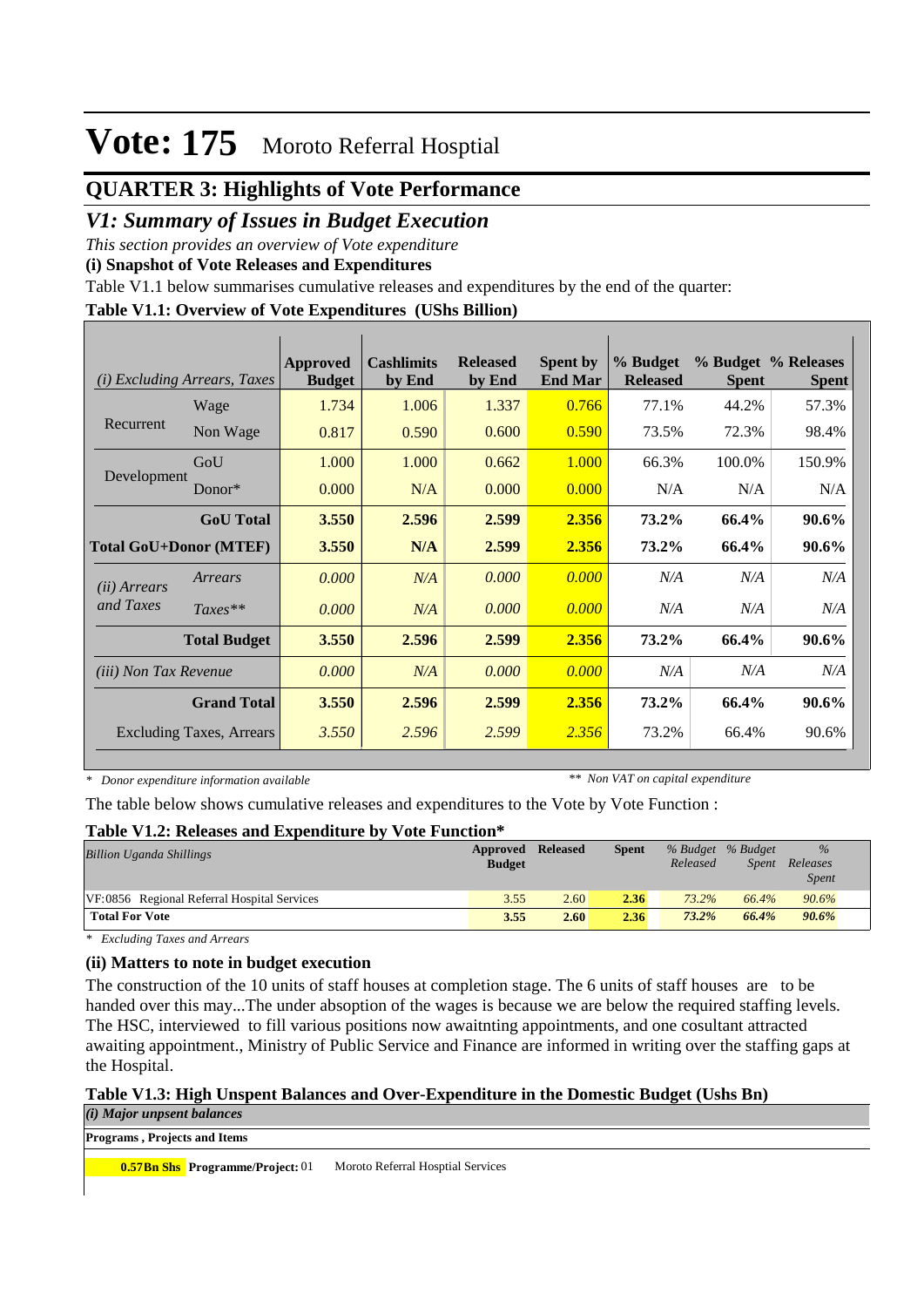### **QUARTER 3: Highlights of Vote Performance**

Reason: N/A

*Items*

**0.57 Bn Shs** Item: 211101 General Staff Salaries

Reason: N/A

#### *(ii) Expenditures in excess of the original approved budget*

*\* Excluding Taxes and Arrears*

### *V2: Performance Highlights*

*This section provides highlights of output performance, focusing on key outputs and actions impelemented to improve section performance.*

### **Table V2.1: Key Vote Output Indicators and Expenditures\***

| Vote, Vote Function<br><b>Key Output</b>                   | <b>Approved Budget and</b><br><b>Planned outputs</b>                                         |        | <b>Cumulative Expenditure</b><br>and Performance                                           |       | <b>Status and Reasons for</b><br>any Variation from Plans                                                                                                                                                                                                                                                                                                                                                                                                                                                                                                                                                                           |       |  |
|------------------------------------------------------------|----------------------------------------------------------------------------------------------|--------|--------------------------------------------------------------------------------------------|-------|-------------------------------------------------------------------------------------------------------------------------------------------------------------------------------------------------------------------------------------------------------------------------------------------------------------------------------------------------------------------------------------------------------------------------------------------------------------------------------------------------------------------------------------------------------------------------------------------------------------------------------------|-------|--|
| Vote Function: 0856 Regional Referral Hospital Services    |                                                                                              |        |                                                                                            |       |                                                                                                                                                                                                                                                                                                                                                                                                                                                                                                                                                                                                                                     |       |  |
| <b>Output: 085601</b>                                      | <b>Inpatient services</b>                                                                    |        |                                                                                            |       |                                                                                                                                                                                                                                                                                                                                                                                                                                                                                                                                                                                                                                     |       |  |
| Description of Performance: 15,000 general admissions      | 5 days average length of stay<br>95% bed occupancy rate                                      |        | 13,234 general admissions<br>6 days average length of stay<br>88.2% bed occupancy rate     |       | The reduction in admissions in<br>the third quarter is due to the<br>seasonal variations in the<br>incidence of diseases especially<br>waterborne diseases such as<br>malaria, diarrheal diseases and<br>also respiratory tract diseases.<br>These are the commonest causes<br>of morbidity. The increase in<br>Bed Occupancy is attributed to<br>understaffing. The contract of<br>staff on contract expired in the<br>second quarter leading to acute<br>shortage of staff. This affected<br>service delivery and hence<br>quicker recovery of patients and<br>their discharge They also<br>migrate from one place to<br>another. |       |  |
| Performance Indicators:                                    |                                                                                              |        |                                                                                            |       |                                                                                                                                                                                                                                                                                                                                                                                                                                                                                                                                                                                                                                     |       |  |
| No. of in patients admitted                                |                                                                                              | 15,000 |                                                                                            | 16559 |                                                                                                                                                                                                                                                                                                                                                                                                                                                                                                                                                                                                                                     |       |  |
| Bed occupancy rate<br>(inpatients)                         |                                                                                              | 95     |                                                                                            | 98    |                                                                                                                                                                                                                                                                                                                                                                                                                                                                                                                                                                                                                                     |       |  |
| Average rate of stay for<br>inpatients (no. days)          |                                                                                              | 5      |                                                                                            | 6     |                                                                                                                                                                                                                                                                                                                                                                                                                                                                                                                                                                                                                                     |       |  |
| <b>Output Cost:</b>                                        | UShs Bn:                                                                                     | 0.225  | UShs Bn:                                                                                   | 0.161 | % Budget Spent:                                                                                                                                                                                                                                                                                                                                                                                                                                                                                                                                                                                                                     | 71.5% |  |
| <b>Output: 085602</b>                                      | <b>Outpatient services</b>                                                                   |        |                                                                                            |       |                                                                                                                                                                                                                                                                                                                                                                                                                                                                                                                                                                                                                                     |       |  |
| Description of Performance: 52,500 patients attended to in | general out-patient clinic<br>5,000 patients attended to in<br>specialized outpatient clinic |        | 13,134 patients attended to in<br>patients attended to in<br>specialized outpatient clinic |       | The number of patients attended<br>general out-patient clinic 13,282 to in the Outpatient Special<br>Clinics olmost doubled in the<br>third quarter due to availability<br>of staff (staff deployment and<br>suppervision had improved,<br>coupled with motivation).                                                                                                                                                                                                                                                                                                                                                                |       |  |
| Performance Indicators:                                    |                                                                                              |        |                                                                                            |       |                                                                                                                                                                                                                                                                                                                                                                                                                                                                                                                                                                                                                                     |       |  |
| No. of specialised                                         |                                                                                              | 5,000  |                                                                                            | 5332  |                                                                                                                                                                                                                                                                                                                                                                                                                                                                                                                                                                                                                                     |       |  |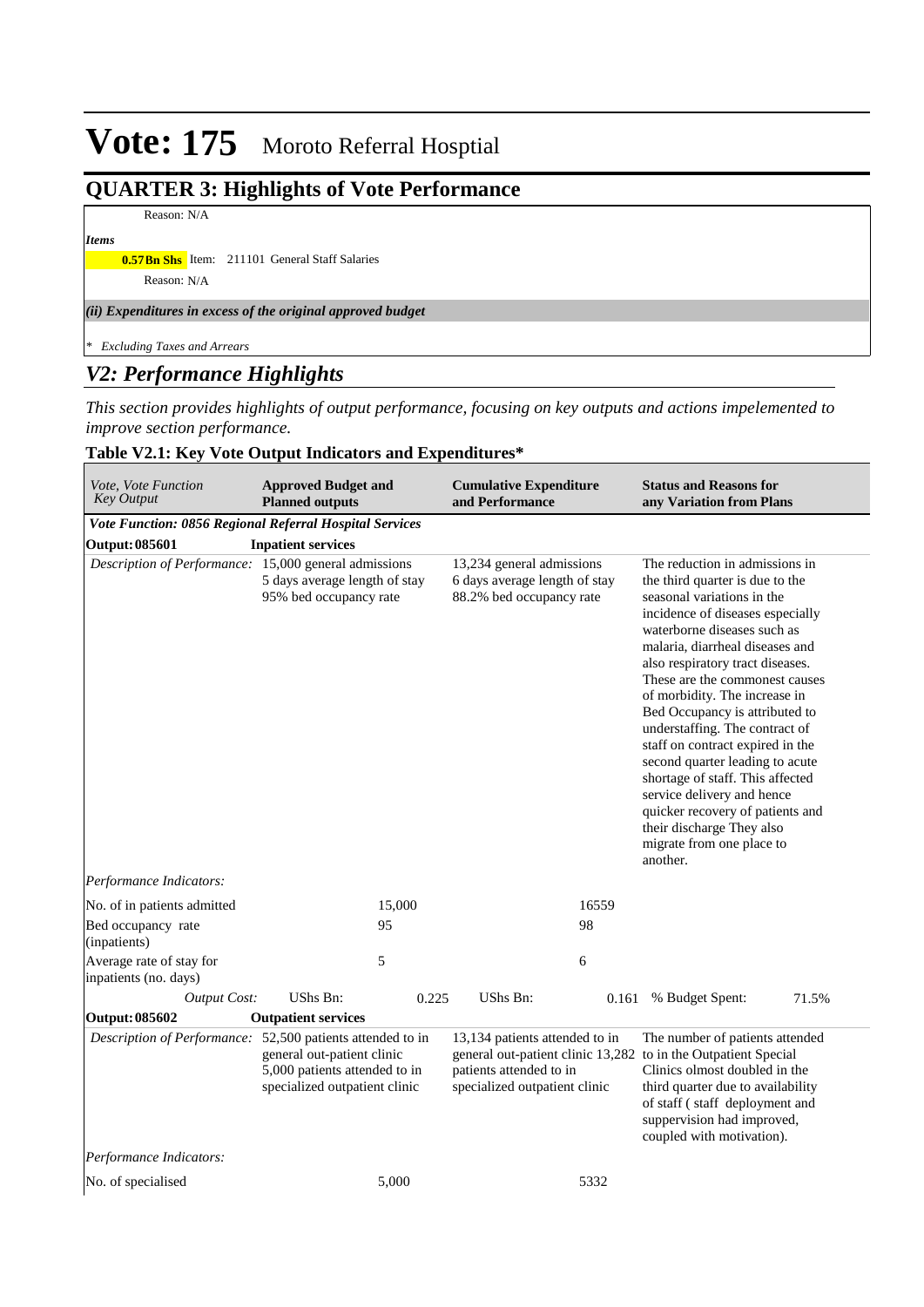## **QUARTER 3: Highlights of Vote Performance**

| <i>Vote, Vote Function</i><br><b>Key Output</b>         | <b>Approved Budget and</b><br><b>Planned outputs</b>                                                                                                                                                                                                                                                                                                                                                                                                                                                                                                                                                                                                                                                                                                                                                                                                                                                           |        | <b>Cumulative Expenditure</b><br>and Performance                                                                                                                                                                                                                                                                                                                                                                                                                                                                                                                                                                                                                                                                                                                                                                                                                                                                                              |       | <b>Status and Reasons for</b><br>any Variation from Plans                                                                                                                                                                                                                                    |       |
|---------------------------------------------------------|----------------------------------------------------------------------------------------------------------------------------------------------------------------------------------------------------------------------------------------------------------------------------------------------------------------------------------------------------------------------------------------------------------------------------------------------------------------------------------------------------------------------------------------------------------------------------------------------------------------------------------------------------------------------------------------------------------------------------------------------------------------------------------------------------------------------------------------------------------------------------------------------------------------|--------|-----------------------------------------------------------------------------------------------------------------------------------------------------------------------------------------------------------------------------------------------------------------------------------------------------------------------------------------------------------------------------------------------------------------------------------------------------------------------------------------------------------------------------------------------------------------------------------------------------------------------------------------------------------------------------------------------------------------------------------------------------------------------------------------------------------------------------------------------------------------------------------------------------------------------------------------------|-------|----------------------------------------------------------------------------------------------------------------------------------------------------------------------------------------------------------------------------------------------------------------------------------------------|-------|
| outpatients attended to                                 |                                                                                                                                                                                                                                                                                                                                                                                                                                                                                                                                                                                                                                                                                                                                                                                                                                                                                                                |        |                                                                                                                                                                                                                                                                                                                                                                                                                                                                                                                                                                                                                                                                                                                                                                                                                                                                                                                                               |       |                                                                                                                                                                                                                                                                                              |       |
| No. of general outpatients<br>attended to               |                                                                                                                                                                                                                                                                                                                                                                                                                                                                                                                                                                                                                                                                                                                                                                                                                                                                                                                | 52,500 |                                                                                                                                                                                                                                                                                                                                                                                                                                                                                                                                                                                                                                                                                                                                                                                                                                                                                                                                               | 39665 |                                                                                                                                                                                                                                                                                              |       |
| <b>Output Cost:</b>                                     | UShs Bn:                                                                                                                                                                                                                                                                                                                                                                                                                                                                                                                                                                                                                                                                                                                                                                                                                                                                                                       | 0.105  | UShs Bn:                                                                                                                                                                                                                                                                                                                                                                                                                                                                                                                                                                                                                                                                                                                                                                                                                                                                                                                                      |       | 0.079 % Budget Spent:                                                                                                                                                                                                                                                                        | 75.0% |
| <b>Output: 085604</b>                                   | <b>Diagnostic services</b>                                                                                                                                                                                                                                                                                                                                                                                                                                                                                                                                                                                                                                                                                                                                                                                                                                                                                     |        |                                                                                                                                                                                                                                                                                                                                                                                                                                                                                                                                                                                                                                                                                                                                                                                                                                                                                                                                               |       |                                                                                                                                                                                                                                                                                              |       |
| Description of Performance: 11,500 lab tests done       | 1200 X-rays (imaging) done                                                                                                                                                                                                                                                                                                                                                                                                                                                                                                                                                                                                                                                                                                                                                                                                                                                                                     |        | 8,555 lab tests<br>708 X-rays (imaging) done<br>415 Ultrasound scans                                                                                                                                                                                                                                                                                                                                                                                                                                                                                                                                                                                                                                                                                                                                                                                                                                                                          |       | The improvement in diagnostic<br>services is due to the<br>strengthening of lab services<br>(expansion, equiping and<br>increased staffing and<br>operationalization of OPD Lab)<br>and repair of x-ray machine.<br>There is also an improvement in<br>power supply to run the<br>equipment. |       |
| Performance Indicators:                                 |                                                                                                                                                                                                                                                                                                                                                                                                                                                                                                                                                                                                                                                                                                                                                                                                                                                                                                                |        |                                                                                                                                                                                                                                                                                                                                                                                                                                                                                                                                                                                                                                                                                                                                                                                                                                                                                                                                               |       |                                                                                                                                                                                                                                                                                              |       |
| Patient xrays (imaging)                                 |                                                                                                                                                                                                                                                                                                                                                                                                                                                                                                                                                                                                                                                                                                                                                                                                                                                                                                                | 1,200  |                                                                                                                                                                                                                                                                                                                                                                                                                                                                                                                                                                                                                                                                                                                                                                                                                                                                                                                                               | 1123  |                                                                                                                                                                                                                                                                                              |       |
| No. of labs/tests                                       |                                                                                                                                                                                                                                                                                                                                                                                                                                                                                                                                                                                                                                                                                                                                                                                                                                                                                                                | 11,500 |                                                                                                                                                                                                                                                                                                                                                                                                                                                                                                                                                                                                                                                                                                                                                                                                                                                                                                                                               | 29913 |                                                                                                                                                                                                                                                                                              |       |
| <b>Output Cost:</b>                                     | UShs Bn:                                                                                                                                                                                                                                                                                                                                                                                                                                                                                                                                                                                                                                                                                                                                                                                                                                                                                                       | 0.051  | <b>UShs Bn:</b>                                                                                                                                                                                                                                                                                                                                                                                                                                                                                                                                                                                                                                                                                                                                                                                                                                                                                                                               | 0.039 | % Budget Spent:                                                                                                                                                                                                                                                                              | 75.4% |
| <b>Output: 085605</b>                                   | <b>Hospital Management and support services</b>                                                                                                                                                                                                                                                                                                                                                                                                                                                                                                                                                                                                                                                                                                                                                                                                                                                                |        |                                                                                                                                                                                                                                                                                                                                                                                                                                                                                                                                                                                                                                                                                                                                                                                                                                                                                                                                               |       |                                                                                                                                                                                                                                                                                              |       |
| Description of Performance: 4 Specialists outreaches to | general and PNFP Hospitals<br>and HC IV.<br>5 Doctors facilitated to do their<br>duties<br>Night allowances paid to staff<br>for 432 nights.<br>Disturbance/settlement<br>allowance paid to 40 staff<br>posted.<br>Safari day allowance paid to<br>$120$ staff.<br>Special duty allowance<br>(evening, night and weekend<br>calls) paid on daily basis to<br>senior staff.<br>Medical expenses paid to staff<br>who require services not<br>available in the hospital.<br>Funeral and burrial expenses<br>made for staff and their<br>immediate family members.<br>Adverts for procurement of<br>goods and services made in the<br>gazzetes.<br>Four workshops conducted for<br>staff.<br>Staff facilitated for short and<br>long term training.<br>Facilities for workshops hired.<br>Five board meetings held.<br>Magazines and relevant books<br>for management functions and<br>service delivery procured. |        | 4 Specialists outreaches to<br>general and PNFP Hospitals<br>and HC IV.<br>5 Doctors facilitated to do their<br>duties<br>Night allowances paid to staff<br>for 432 nights.<br>Disturbance/settlement<br>allowance paid to 40 staff<br>posted.<br>Safari day allowance paid to<br>$120$ staff.<br>Special duty allowance<br>(evening, night and weekend<br>calls) paid on daily basis to<br>senior staff.<br>Medical expenses paid to staff<br>who require services not<br>available in the hospital.<br>Funeral and burrial expenses<br>made for staff and their<br>immediate family members.<br>Adverts for procurement of<br>goods and services made in the<br>gazzetes.<br>Four workshops conducted for<br>staff.<br>Staff facilitated for short and<br>long term training.<br>Facilities for workshops hired.<br>Five board meetings held.<br>Magazines and relevant books<br>for management functions and<br>service delivery procured. |       | N/A                                                                                                                                                                                                                                                                                          |       |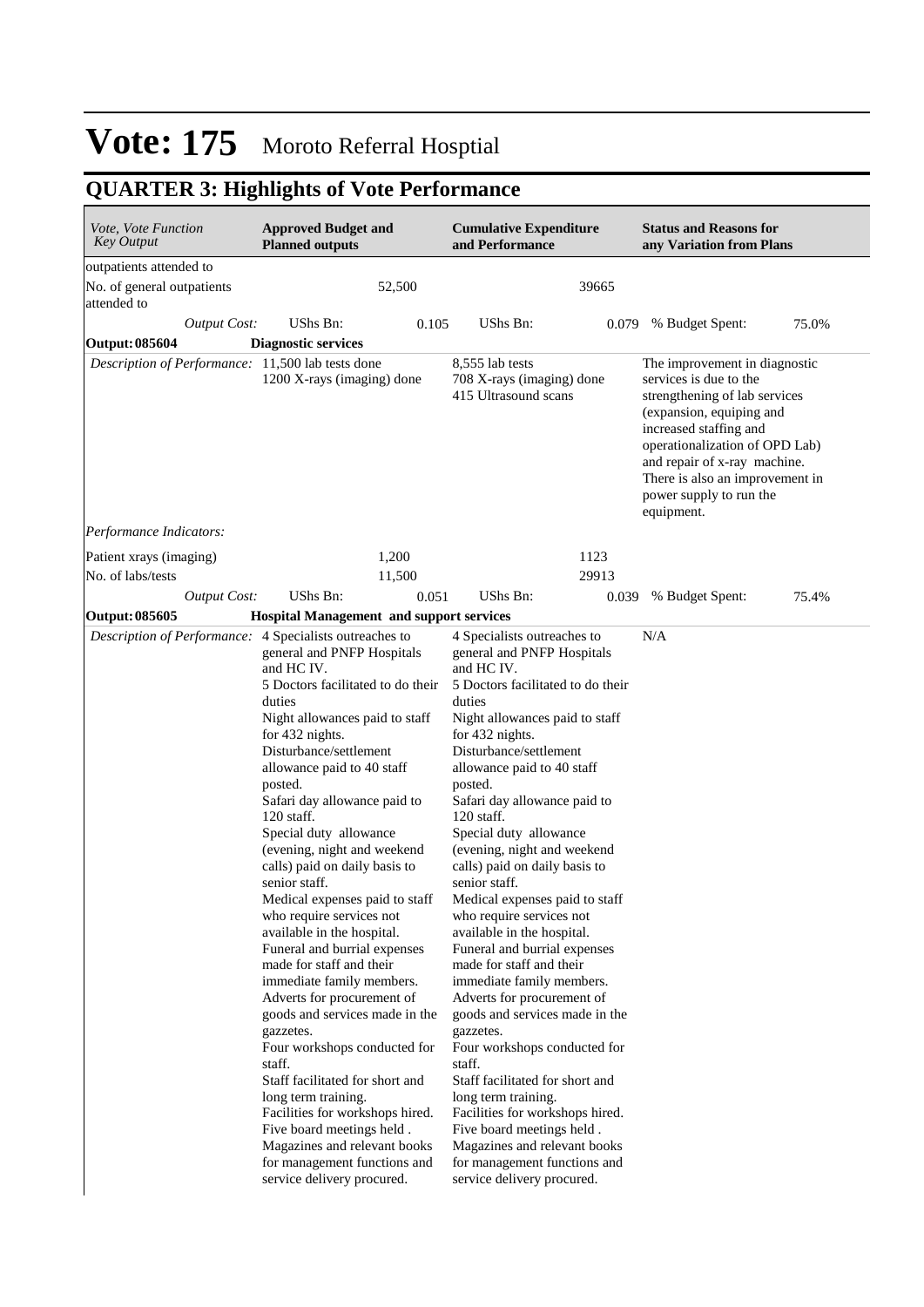## **QUARTER 3: Highlights of Vote Performance**

| Vote, Vote Function<br><b>Key Output</b>            | <b>Approved Budget and</b><br><b>Planned outputs</b>                                                                                                                             | <b>Cumulative Expenditure</b><br>and Performance                                                                                                                                                                 | <b>Status and Reasons for</b><br>any Variation from Plans                                                                                                                    |
|-----------------------------------------------------|----------------------------------------------------------------------------------------------------------------------------------------------------------------------------------|------------------------------------------------------------------------------------------------------------------------------------------------------------------------------------------------------------------|------------------------------------------------------------------------------------------------------------------------------------------------------------------------------|
|                                                     | Computers serviced, accessories<br>and parts procured.<br>Medical and administrative<br>forms printed, stationery<br>procured and photocopying and<br>binding services procured. | Computers serviced, accessories<br>and parts procured.<br>Medical and administrative<br>forms printed, stationery<br>procured and photocopying and<br>binding services procured.                                 |                                                                                                                                                                              |
|                                                     | Small office equipment<br>procured Bad debts paid.<br>Bank charges and bank related<br>costs met.<br>Subscriptions made to some<br>proffessional bodies to which                 | Small office equipment<br>procured Bad debts paid.<br>Bank charges and bank related<br>costs met.<br>Subscriptions made to some<br>proffessional bodies to which                                                 |                                                                                                                                                                              |
|                                                     | staff belong.<br>Telecommunication services<br>procured.<br>Expenses on hospital property<br>made.                                                                               | staff belong.<br>Telecommunication services<br>procured.<br>Expenses on hospital property<br>made.                                                                                                               |                                                                                                                                                                              |
|                                                     | Rental services for staff<br>(doctors) accomodation<br>procured from private entities.<br>Services of armed security<br>guards procured.<br>Long and Short-term                  | Rental services for staff<br>(doctors) accomodation<br>procured from private entities.<br>Services of armed security<br>guards procured.<br>Long and Short-term                                                  |                                                                                                                                                                              |
|                                                     | consultancy services procured.<br>Radio messages for community<br>sensitization made                                                                                             | consultancy services procured.<br>Radio messages for community<br>sensitization made                                                                                                                             |                                                                                                                                                                              |
| <b>Output Cost:</b>                                 | 2.135<br>UShs Bn:                                                                                                                                                                | UShs Bn:<br>0.718                                                                                                                                                                                                | 33.6%<br>% Budget Spent:                                                                                                                                                     |
| Output: 085606                                      | Prevention and rehabilitation services                                                                                                                                           |                                                                                                                                                                                                                  |                                                                                                                                                                              |
|                                                     | Description of Performance: 452 people attended antenatal<br>clinic<br>1,752 mothers and children<br>immunized<br>164 family planning contacts                                   | 621 people attended antenatal<br>clinic<br>109 family planning contacts<br>2,224 mothers and 4,785<br>children immunized 2,210                                                                                   | The reduction in Family<br>planning contacts is due to the<br>withdrawal of partners involved<br>in mobilization(.Maristops<br>becauase of withdraw of<br>funding by donors) |
|                                                     |                                                                                                                                                                                  |                                                                                                                                                                                                                  | The underperformance in<br>immunization in the third<br>quarter is due to non availability<br>of vaccines for some time<br>during the quarter.                               |
| Performance Indicators:                             |                                                                                                                                                                                  |                                                                                                                                                                                                                  |                                                                                                                                                                              |
| No. of people receiving<br>family planning services | 164                                                                                                                                                                              | 237                                                                                                                                                                                                              |                                                                                                                                                                              |
| No. of people immunised                             | 1,752                                                                                                                                                                            | 3348                                                                                                                                                                                                             |                                                                                                                                                                              |
| No. of antenatal cases                              | 452                                                                                                                                                                              | 765                                                                                                                                                                                                              |                                                                                                                                                                              |
| <b>Output Cost:</b>                                 | 0.017<br>UShs Bn:                                                                                                                                                                | UShs Bn:<br>0.013                                                                                                                                                                                                | 79.0%<br>% Budget Spent:                                                                                                                                                     |
| Output: 085681                                      | Staff houses construction and rehabilitation                                                                                                                                     |                                                                                                                                                                                                                  |                                                                                                                                                                              |
|                                                     | Description of Performance: completion of construction of<br>first phase of 30 units                                                                                             | Work on the 10 staff Houses<br>due for hand over in April 2015.<br>Supervision costs of the 10<br>staff houses paid.<br>New contract awarded for the<br>completion of the 6 units.<br>Works in completion stage. | <b>NA</b>                                                                                                                                                                    |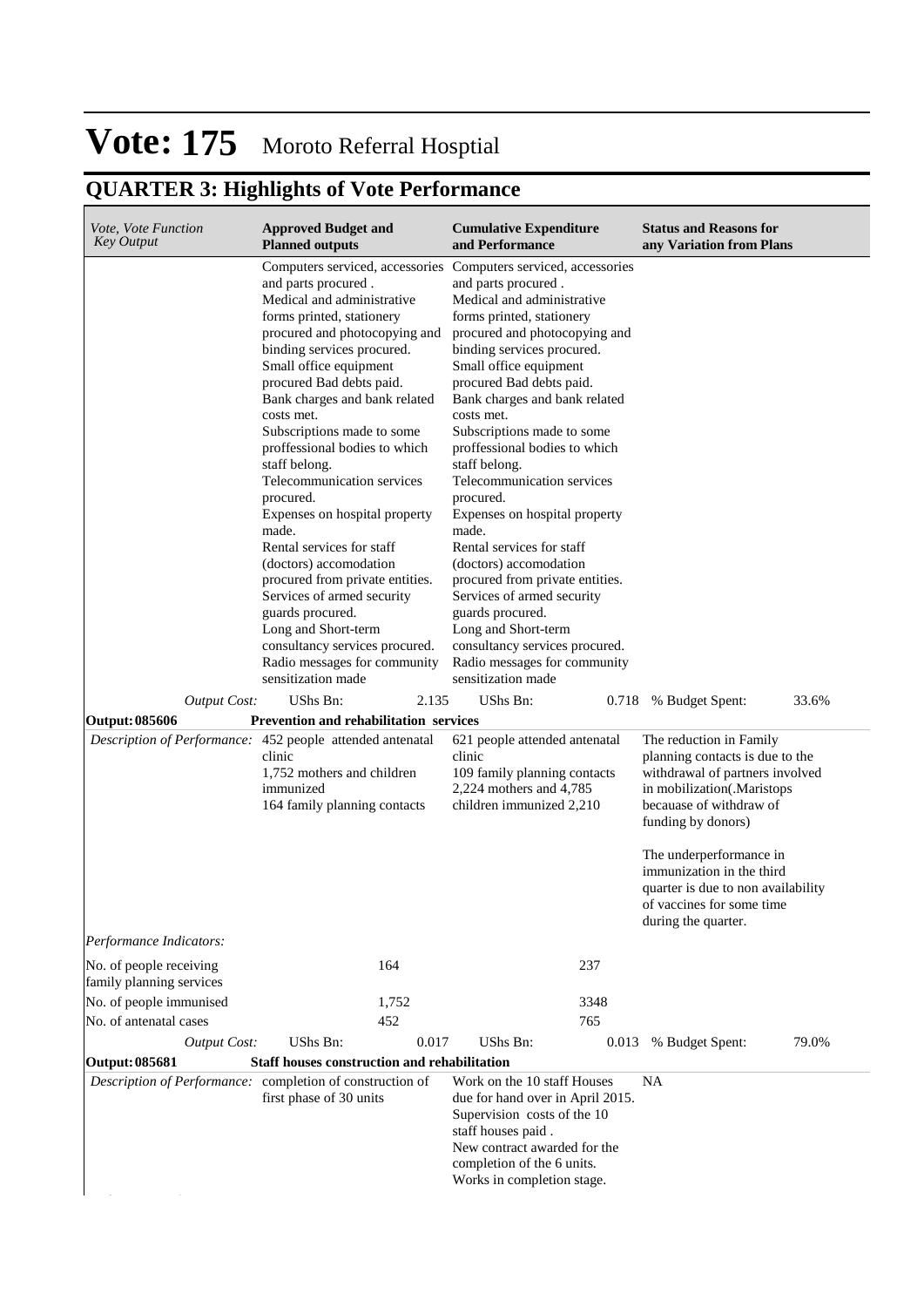| <i>Vote, Vote Function</i><br>Key Output         | <b>Approved Budget and</b><br><b>Planned outputs</b> | <b>Cumulative Expenditure</b><br>and Performance | <b>Status and Reasons for</b><br>any Variation from Plans |
|--------------------------------------------------|------------------------------------------------------|--------------------------------------------------|-----------------------------------------------------------|
| No. of staff houses<br>constructed/rehabilitated | 30                                                   |                                                  |                                                           |
| Output Cost:                                     | UShs Bn:                                             | 1.000<br>UShs Bn:                                | % Budget Spent:<br>100.0%<br>1.000                        |
| <b>Vote Function Cost</b>                        | $UShs$ $Bn$ :                                        | $3.550$ UShs Bn:                                 | 2.356 % Budget Spent:<br>66.4%                            |
| <b>Cost of Vote Services:</b>                    | UShs Bn:                                             | 3.550 <i>UShs Bn</i> :                           | $2.356$ % Budget Spent:<br>66.4%                          |

### **QUARTER 3: Highlights of Vote Performance**

*\* Excluding Taxes and Arrears*

The issue of poor data capture was identified as a result of poor reporting from outreach activities. This will be improved by compiling all data from activities both within the hospital and from outreaches.

Delays by the contractors as observed in the previous quarters may still occur in the present quarter. Involvement of local communities and leaders in supervision and monitoring of the projects will bear the necessary pressure on the contractors to follow their work schedule. Clauses in the contract document will be enforced to ensure that the contractor follows the schedule.

Delays in some stages of procurement process which affects timely delivery of supplies and services and payments. We plan to have strict adherence to procurement plans and sensitive key stake holders in the procurement process to increase efficiency in the execution of the plans.

Issues of emergencies affect execution of procurement plans and also the budget. For example increased referrals to Mulago, and Mbale Hospitals as result of unavailability of some specialists and equipment to handle those conditions. Interviews done for both contract and inservice for promotional positions for career development and mitivation . Currently awaiting appointments.This time one consultant was attracted also awaiting appointment.

### **Table V2.2: Implementing Actions to Improve Vote Performance**

| <b>Planned Actions:</b>                                                            | <b>Actual Actions:</b>                                 | <b>Reasons for Variation</b>                                      |
|------------------------------------------------------------------------------------|--------------------------------------------------------|-------------------------------------------------------------------|
| Vote: 175 Moroto Referral Hosptial                                                 |                                                        |                                                                   |
| Vote Function: 08 56 Regional Referral Hospital Services                           |                                                        |                                                                   |
| Prepare and submit Recruitment<br>recruitment plans to MOH, MOPS and<br><b>HSC</b> | <b>Plan already submitted to Ministry of</b><br>health | Interviews done, Minutes received<br>awaiting appointment Letters |

### *V3: Details of Releases and Expenditure*

*This section provides a comprehensive summary of the outputs delivered by the Vote and further details of Vote expenditures by Vote Function and Expenditure Item.*

#### **Table V3.1: GoU Releases and Expenditure by Output\***

| <b>Billion Uganda Shillings</b>                     | Approved      | <b>Released</b> | <b>Spent</b> | $%$ GoU       | $%$ GoU       | $%$ GoU   |
|-----------------------------------------------------|---------------|-----------------|--------------|---------------|---------------|-----------|
|                                                     | <b>Budget</b> |                 |              | <b>Budget</b> | <b>Budget</b> | Releases  |
|                                                     |               |                 |              | Released      | <i>Spent</i>  | Spent     |
| VF:0856 Regional Referral Hospital Services         | 3.55          | 2.60            | 2.36         | 73.2%         | 66.4%         | 90.6%     |
| Class: Outputs Provided                             | 2.55          | 1.94            | 1.36         | 76.0%         | 53.2%         | 70.0%     |
| 085601 Inpatient services                           | 0.22          | 1.08            | 0.49         | 478.7%        | 219.4%        | 45.8%     |
| 085602 Outpatient services                          | 0.11          | 0.08            | 0.08         | 75.0%         | 75.0%         | $100.0\%$ |
| 085604 Diagnostic services                          | 0.05          | 0.04            | 0.04         | 74.0%         | 75.4%         | 101.9%    |
| 085605 Hospital Management and support services     | 2.14          | 0.72            | 0.72         | 33.8%         | 33.6%         | 99.6%     |
| 085606 Prevention and rehabilitation services       | 0.02          | 0.01            | 0.01         | 75.4%         | 79.0%         | 104.7%    |
| <b>Immunisation Services</b><br>085607              | 0.02          | 0.01            | 0.01         | 60.2%         | 80.8%         | 134.2%    |
| Class: Capital Purchases                            | 1.00          | 0.66            | 1.00         | 66.3%         | 100.0%        | 150.9%    |
| 085681 Staff houses construction and rehabilitation | 1.00          | 0.66            | 1.00         | 66.3%         | 100.0%        | 150.9%    |
| <b>Total For Vote</b>                               | 3.55          | 2.60            | 2.36         | 73.2%         | 66.4%         | 90.6%     |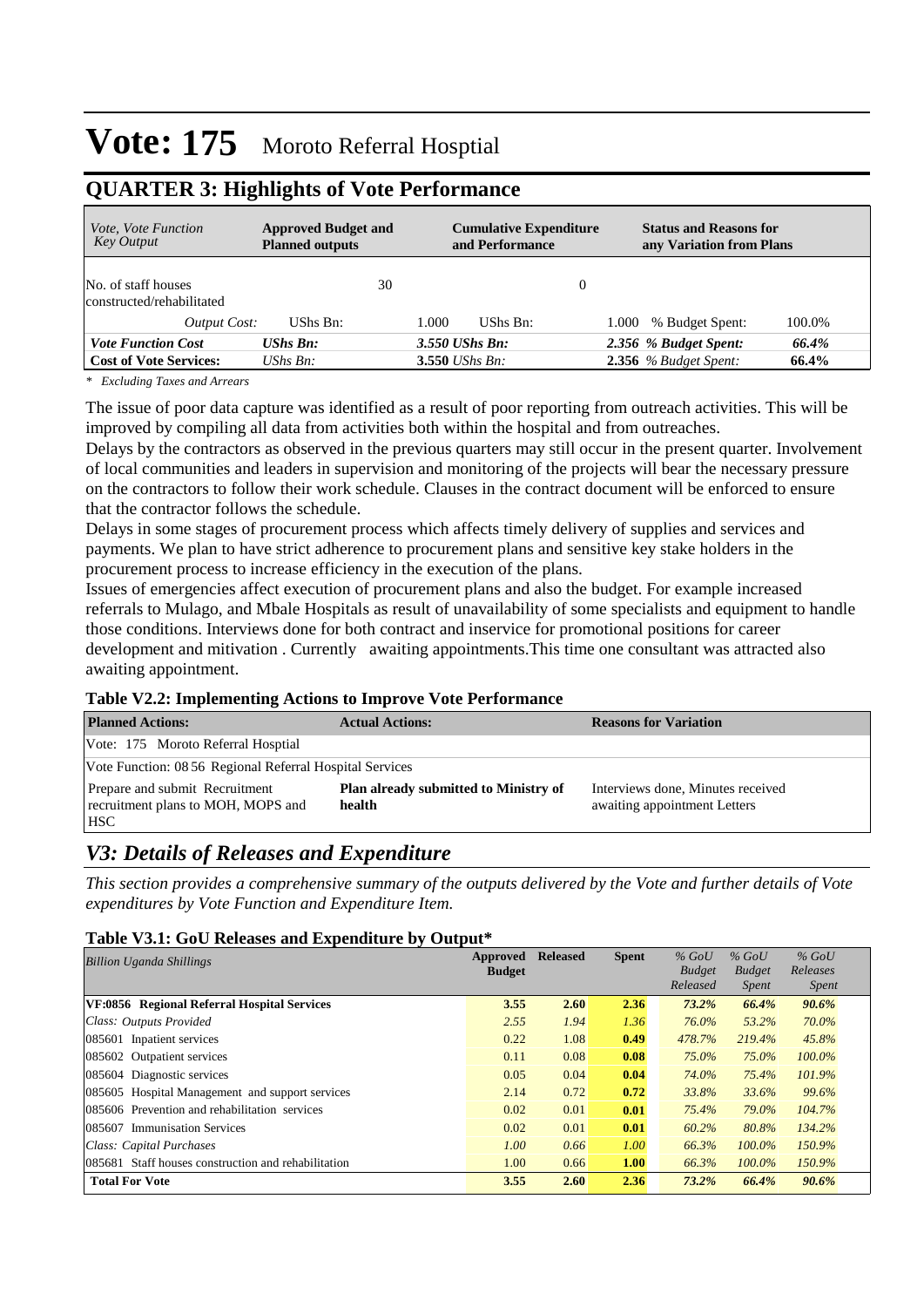## **QUARTER 3: Highlights of Vote Performance**

*\* Excluding Taxes and Arrears*

### **Table V3.2: 2014/15 GoU Expenditure by Item**

| <b>Billion Uganda Shillings</b>                           | <b>Approved</b><br><b>Budget</b> | <b>Releases</b> | <b>Expend-</b><br>iture | % Budged<br><b>Released</b> | % Budget<br><b>Spent</b> | %Releases<br><b>Spent</b> |
|-----------------------------------------------------------|----------------------------------|-----------------|-------------------------|-----------------------------|--------------------------|---------------------------|
| <b>Output Class: Outputs Provided</b>                     | 2.55                             | 1.94            | 1.36                    | 76.0%                       | 53.2%                    | 70.0%                     |
| 211101 General Staff Salaries                             | 1.73                             | 1.34            | 0.77                    | 77.1%                       | 44.2%                    | 57.3%                     |
| 211103 Allowances                                         | 0.07                             | 0.06            | 0.05                    | 75.0%                       | 68.6%                    | 91.5%                     |
| 213001 Medical expenses (To employees)                    | 0.01                             | 0.00            | 0.00                    | 75.0%                       | 70.7%                    | 94.3%                     |
| 213002 Incapacity, death benefits and funeral expenses    | 0.00                             | 0.00            | 0.00                    | 75.0%                       | 69.7%                    | 93.0%                     |
| 221001 Advertising and Public Relations                   | 0.01                             | 0.01            | 0.01                    | 60.7%                       | 51.2%                    | 84.3%                     |
| 221002 Workshops and Seminars                             | 0.01                             | 0.01            | 0.01                    | 77.9%                       | 85.3%                    | 109.5%                    |
| 221003 Staff Training                                     | 0.01                             | 0.01            | 0.01                    | 75.0%                       | 82.9%                    | 110.5%                    |
| 221006 Commissions and related charges                    | 0.01                             | 0.01            | 0.01                    | 75.0%                       | 75.0%                    | 100.0%                    |
| 221007 Books, Periodicals & Newspapers                    | 0.00                             | 0.00            | 0.00                    | 25.0%                       | 50.0%                    | 200.0%                    |
| 221008 Computer supplies and Information Technology (IT)  | 0.01                             | 0.01            | 0.01                    | 59.2%                       | 67.1%                    | 113.3%                    |
| 221009 Welfare and Entertainment                          | 0.01                             | 0.01            | 0.01                    | 75.0%                       | 75.0%                    | 100.0%                    |
| 221010 Special Meals and Drinks                           | 0.01                             | 0.01            | 0.01                    | 75.0%                       | 75.0%                    | 100.0%                    |
| 221011 Printing, Stationery, Photocopying and Binding     | 0.02                             | 0.02            | 0.02                    | 75.7%                       | 76.2%                    | 100.6%                    |
| 221012 Small Office Equipment                             | 0.00                             | 0.00            | 0.00                    | 86.1%                       | 63.9%                    | 74.2%                     |
| 221014 Bank Charges and other Bank related costs          | 0.00                             | 0.00            | 0.00                    | 75.0%                       | 75.0%                    | 100.0%                    |
| 221017 Subscriptions                                      | 0.00                             | 0.00            | 0.00                    | 75.0%                       | 72.0%                    | 96.0%                     |
| 222001 Telecommunications                                 | 0.01                             | 0.01            | 0.01                    | 75.0%                       | 75.0%                    | 100.0%                    |
| 223001 Property Expenses                                  | 0.02                             | 0.01            | 0.01                    | 54.5%                       | 64.8%                    | 118.8%                    |
| 223003 Rent – (Produced Assets) to private entities       | 0.04                             | 0.03            | 0.02                    | 87.5%                       | 62.5%                    | 71.4%                     |
| 223004 Guard and Security services                        | 0.01                             | 0.01            | 0.01                    | 75.0%                       | 75.0%                    | 100.0%                    |
| 223005 Electricity                                        | 0.04                             | 0.03            | 0.03                    | 75.0%                       | 76.6%                    | 102.1%                    |
| 223006 Water                                              | 0.02                             | 0.02            | 0.02                    | 75.0%                       | 75.5%                    | 100.7%                    |
| 223007 Other Utilities- (fuel, gas, firewood, charcoal)   | 0.01                             | 0.00            | 0.00                    | 75.0%                       | 75.0%                    | 100.0%                    |
| 223901 Rent – (Produced Assets) to other govt. units      | 0.02                             | 0.01            | 0.01                    | 75.0%                       | 75.0%                    | 100.0%                    |
| 224004 Cleaning and Sanitation                            | 0.10                             | 0.07            | 0.07                    | 64.0%                       | 67.6%                    | 105.7%                    |
| 224005 Uniforms, Beddings and Protective Gear             | 0.01                             | 0.00            | 0.01                    | 25.0%                       | 100.0%                   | 400.0%                    |
| 225001 Consultancy Services- Short term                   | 0.00                             | 0.00            | 0.00                    | 75.0%                       | 75.0%                    | 100.0%                    |
| 227001 Travel inland                                      | 0.12                             | 0.09            | 0.09                    | 73.8%                       | 72.2%                    | 97.8%                     |
| 227002 Travel abroad                                      | 0.01                             | 0.00            | 0.00                    | 75.0%                       | 75.0%                    | 100.0%                    |
| 227004 Fuel, Lubricants and Oils                          | 0.05                             | 0.04            | 0.04                    | 75.0%                       | 74.5%                    | 99.3%                     |
| 228001 Maintenance - Civil                                | 0.03                             | 0.02            | 0.02                    | 78.2%                       | 71.8%                    | 91.7%                     |
| 228002 Maintenance - Vehicles                             | 0.07                             | 0.05            | 0.06                    | 73.6%                       | 82.1%                    | 111.7%                    |
| 228003 Maintenance – Machinery, Equipment & Furniture     | 0.08                             | 0.07            | 0.06                    | 83.5%                       | 71.7%                    | 85.8%                     |
| 228004 Maintenance - Other                                | 0.00                             | 0.00            | 0.00                    | 75.0%                       | 62.5%                    | 83.3%                     |
| <b>Output Class: Capital Purchases</b>                    | 1.00                             | 0.66            | 1.00                    | 66.3%                       | 100.0%                   | 150.9%                    |
| 231002 Residential buildings (Depreciation)               | 0.90                             | 0.63            | 0.90                    | 69.5%                       | 99.7%                    | 143.3%                    |
| 281504 Monitoring, Supervision & Appraisal of capital wor | 0.10                             | 0.04            | 0.10                    | 36.4%                       | 102.9%                   | 282.5%                    |
| <b>Grand Total:</b>                                       | 3.55                             | 2.60            | 2.36                    | 73.2%                       | 66.4%                    | $90.6\%$                  |
| <b>Total Excluding Taxes and Arrears:</b>                 | 3.55                             | 2.60            | 2.36                    | 73.2%                       | 66.4%                    | 90.6%                     |

### **Table V3.3: GoU Releases and Expenditure by Project and Programme\***

| <b>Billion Uganda Shillings</b>             | Approved      | <b>Released</b> | <b>Spent</b> | $%$ GoU       | $%$ GoU       | $%$ GoU      |
|---------------------------------------------|---------------|-----------------|--------------|---------------|---------------|--------------|
|                                             | <b>Budget</b> |                 |              | <b>Budget</b> | <b>Budget</b> | Releases     |
|                                             |               |                 |              | Released      | <i>Spent</i>  | <i>Spent</i> |
| VF:0856 Regional Referral Hospital Services | 3.55          | 2.60            | 2.36         | 73.2%         | 66.4%         | 90.6%        |
| <b>Recurrent Programmes</b>                 |               |                 |              |               |               |              |
| 101<br>Moroto Referral Hosptial Services    | 2.42          | 1.83            | 1.26         | 75.8%         | 52.2%         | 68.9%        |
|                                             |               |                 |              |               |               |              |